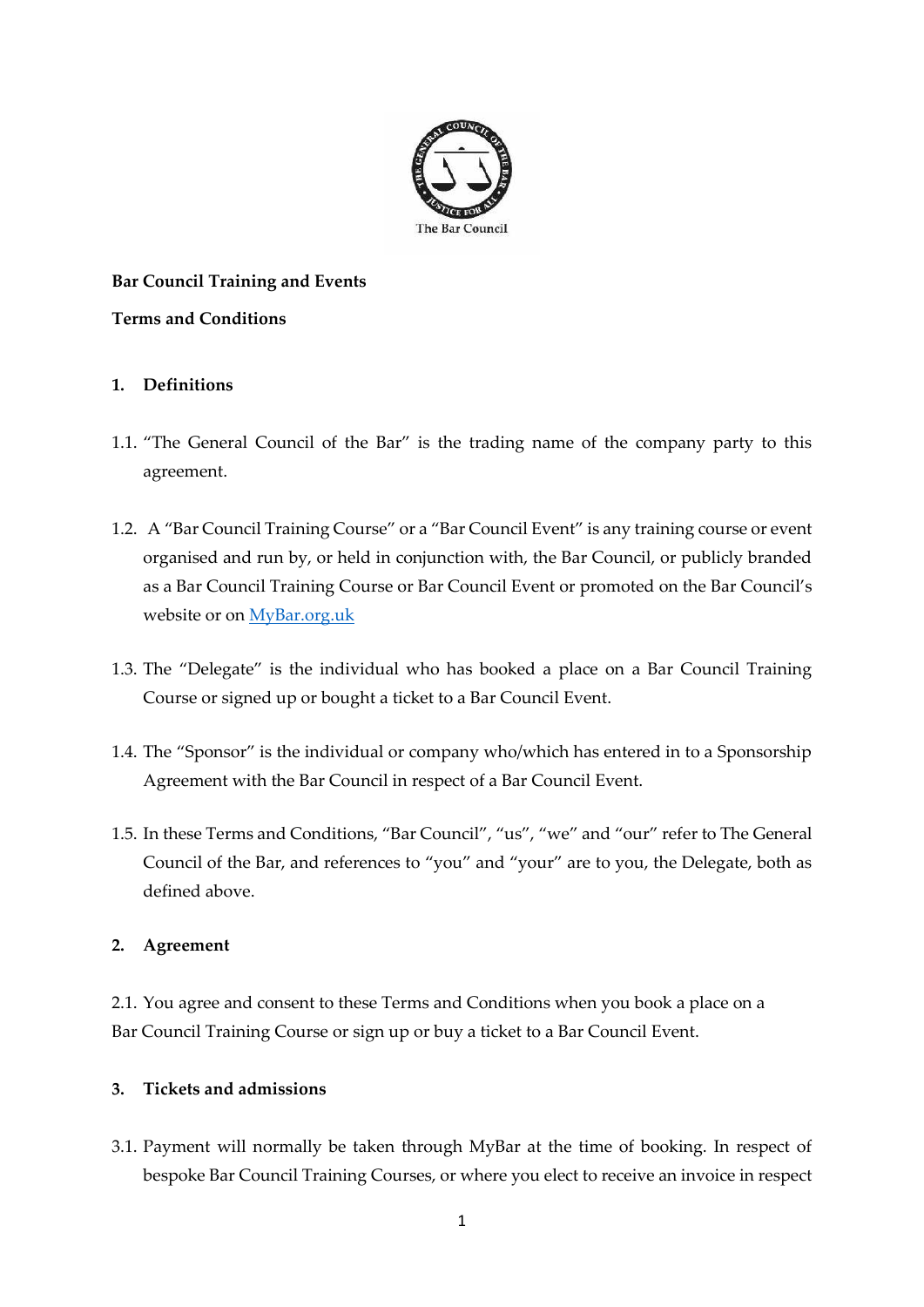of the booking that you have made, an invoice will be issued to you within 2 working days of receipt and payment must be received by us within 7 days in order to retain your booking.

- 3.2. All payments must be received by us at least 14 days before the date of the relevant Bar Council Training Course. Where you elect to receive an invoice in respect of a booking that you had made and the relevant Bar Council Training Course is due to commence within 14 days or less, payment must be made at the time of booking.
- 3.3. If we have not received payment from you in advance of the Bar Council Training Course or Bar Council Event and as set out above, then we will be entitled to cancel your booking and offer it to another person without notice to you. In this scenario, we also reserve the right to deny you entry to the relevant Bar Council Training Course or Bar Council Event.
- 3.4. Where you have booked a bespoke Bar Council Training Course for multiple Delegates and the number of people in attendance exceeds the number of Delegates that has been paid for by you, you will receive a second invoice in respect of the additional Delegate(s) and must pay that invoice within 14 days of it being sent.
- 3.5. Where you do not attend, or you fail to access, the relevant Bar Council Training Course or Bar Council Event, the Bar Council reserves the right not to refund you for the cost of your booking or ticket.
- 3.6. In reasonable circumstances, we reserve the right to refuse admission to or to ask you to leave the venue at which the Bar Council Training Course or Bar Council Event is taking place. Reasonable circumstances include, but shall not be limited to, concerns regarding the health and safety or security of our employees, trainers, speakers and/or Delegates. No refunds will be offered to Delegates who are refused admission or asked to leave because of their own disruptive and/or anti-social behaviour.

#### **4. Cancellation policy**

4.1. We reserve the right to amend or cancel any Bar Council Training Course or Bar Council Event. This includes, but is not limited to, changes to the date and/or time of the relevant Bar Council Training Course or Bar Council Event, to the trainer and content of the relevant Bar Council Training Course, and to the speakers, content and programme of the relevant Bar Council Event.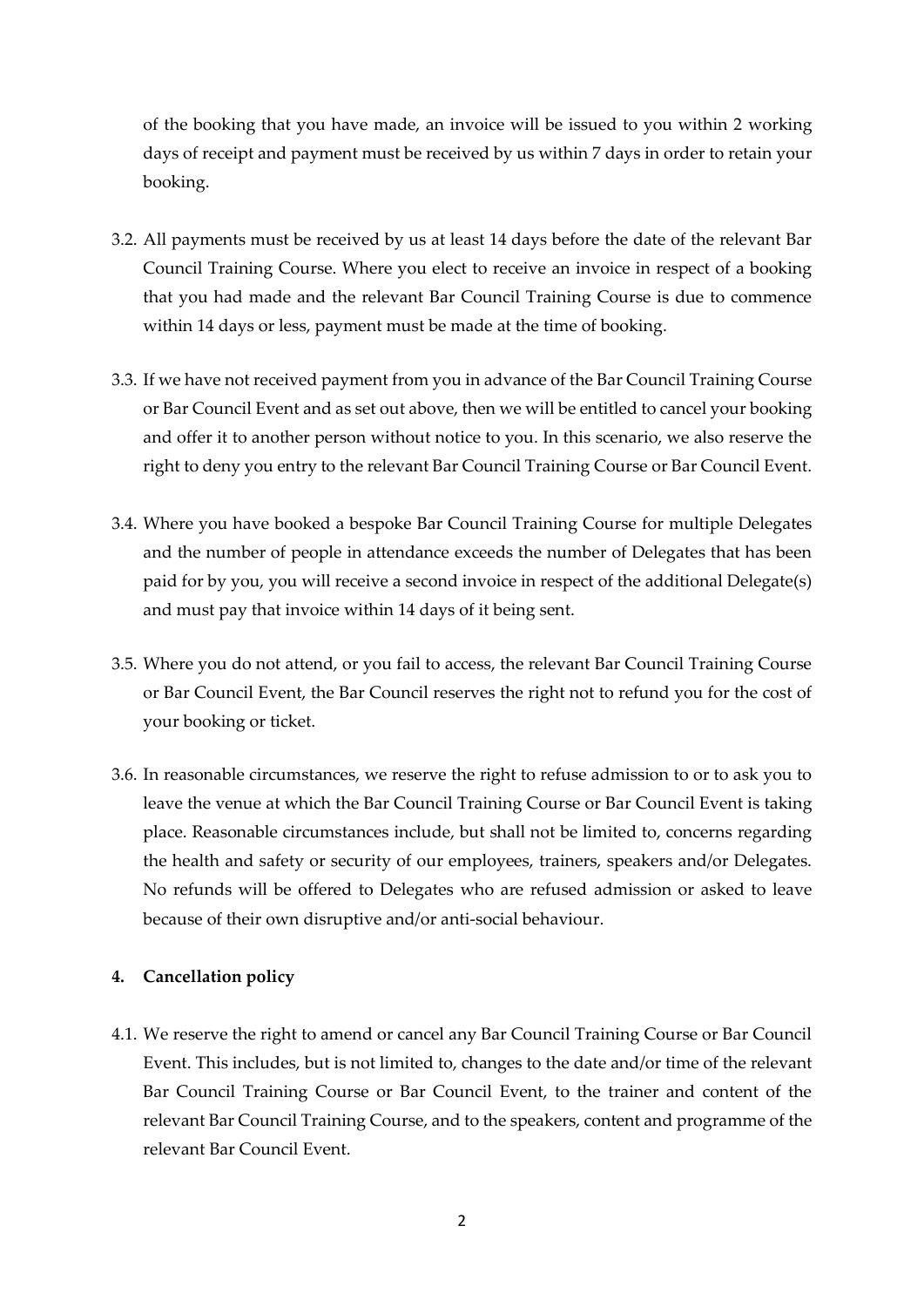- 4.2. If a Bar Council Training Course or Bar Council Event is cancelled, we will transfer your booking to an alternative equivalent Bar Council Training Course or Bar Council Event. Where we are not able to transfer your booking, we will provide you with an option for a full refund (except in the case of cancellation owing to any Force Majeure as detailed in clause 9.1 below).
- 4.3. Where you are offered the option of a full refund, you will not be entitled to receive any other reimbursement and we will not therefore pay for any travel or expenses associated with your attendance, or planned attendance, at the relevant Bar Council Training Course or Bar Council Event.
- 4.4. Where you wish to cancel your booking, you must do so by sending an email to the Bar Council's Training and Events Team at [trainingandevents@barcouncil.org.uk.](mailto:trainingandevents@barcouncil.org.uk) In order to receive a full refund, your cancellation must be received at least 6 weeks in advance of the relevant Bar Council Training Course or Bar Council Event. Later cancellations will, at our discretion, be subject to the following charges:
- 4.4.1. 25% of the booking or ticket price if your cancellation is received over 4 weeks in advance of the relevant Bar Council Training Course or Bar Council Event;
- 4.4.2. 50% of the booking or ticket price if your cancellation is received over 2 weeks in advance of the relevant Bar Council Training Course or Bar Council Event; and
- 4.4.3. 100% of the booking or ticket price if your cancellation is received less than 2 weeks in advance of the relevant Bar Council Training Course or Bar Council Event.
- 4.5. As an alternative to cancelling your booking, you may instead request a transfer to an alternative equivalent Bar Council Training Course or Bar Council Event. Any such request must be sent to the Bar Council's Training and Events Team at least 6 weeks in advance of the Bar Council Training Course or Bar Council Event for which you have a booking.

### **5. Your data**

5.1. Your data will be collected and processed in accordance with our Privacy Statement and relevant Data Protection Legislation, including the Data Protection Act 2018, the UK General Data Protection Regulation (the "UK GDPR") and any national implementing laws, regulations and secondary legislation.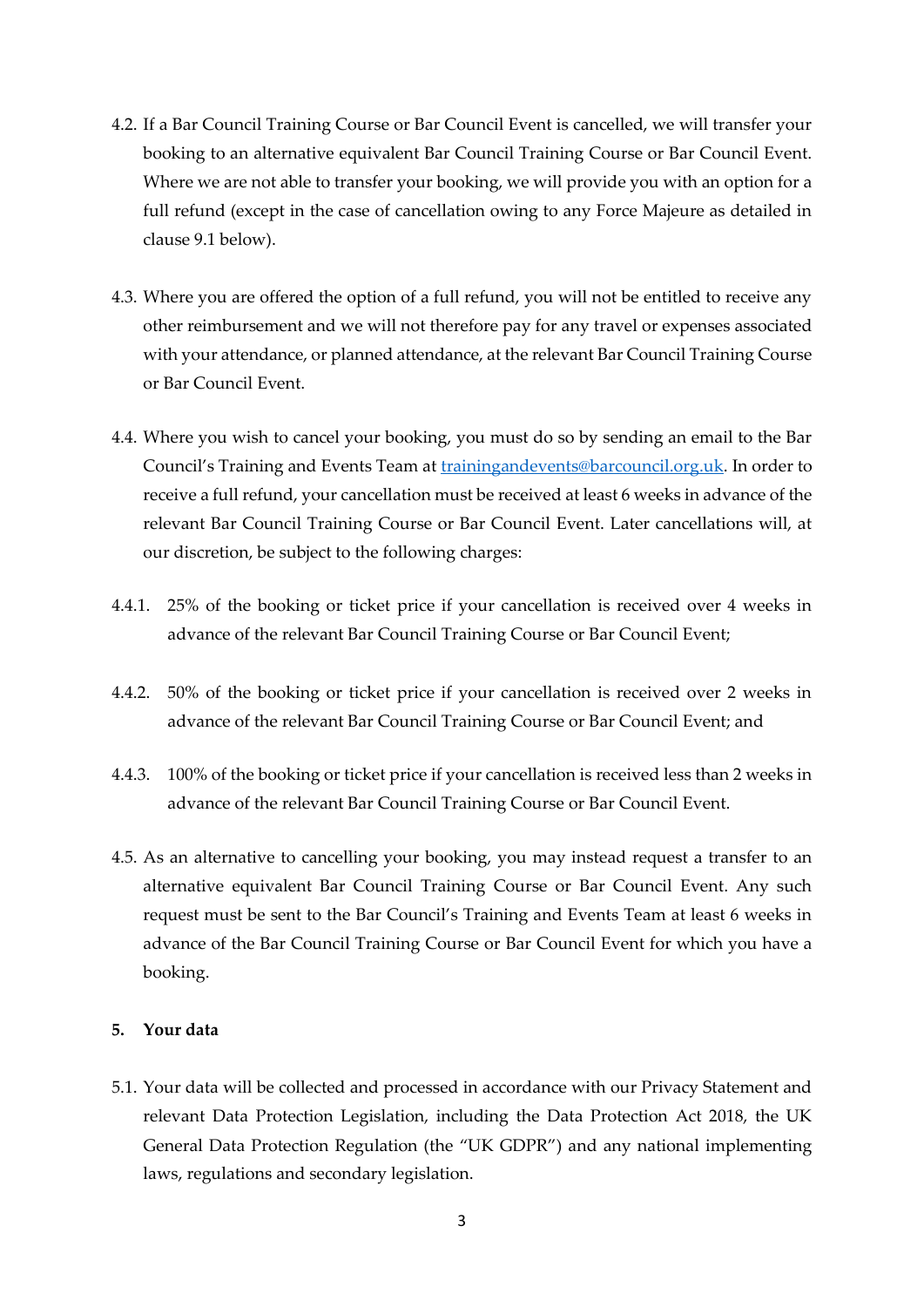- 5.2. Once you have booked a place on a Bar Council Training Course or Bar Council Event, we will use your email address to send you any information relevant to that specific Bar Council Training Course or Bar Council Event. Unless you opt in, you will not be added to any other mailing lists after the relevant Bar Council Training Course or Bar Council Event has taken place.
- 5.3. We occasionally take videos and photographs at Bar Council Training Courses and Bar Council Events and, where we do, you will be notified in advance. Before the relevant Bar Council Training Course or Bar Council Event you can request not to be included in any photography or videos by emailin[g marketing@barcouncil.org.uk](mailto:marketing@barcouncil.org.uk) or notifying one of our employees upon arrival. After the relevant Bar Council Training Course or Bar Council Event, so far as is reasonable and practicable, you can request to be edited out of videos or to have a photograph removed from our website or social media accounts by emailing [marketing@barcouncil.org.uk.](mailto:marketing@barcouncil.org.uk)
- 5.4. We occasionally record Bar Council Training Courses and Bar Council Events, where we do, you will be notified in advance. For Bar Council Training Courses, recordings are used for internal purposes only, to assist us in identifying opportunities for improvement and will be deleted 14 days after the relevant Course has taken place.

#### **6. Intellectual property**

- 6.1. We have moral and registered rights in our trademarks, and you shall not copy, alter, use or otherwise deal in our trademarks without our prior written consent.
- 6.2. The copyright of all materials associated with Bar Council Training Courses and Bar Council Events rest with us, the trainer(s) of the relevant Bar Council Training Course and/or the speaker(s) at the relevant Bar Council Event. Without the express written permission of the Bar Council, you shall not reproduce or replicate the materials in any way or incorporate them into or store them on any website, electronic retrieval system, publication or in any other form.

## **7. Limitation of liability**

7.1. The Bar Council is not responsible for any accident, injury, or loss suffered while attending Bar Council Training Course or Bar Council Event, unless it is as a direct result of negligence by The Bar Council.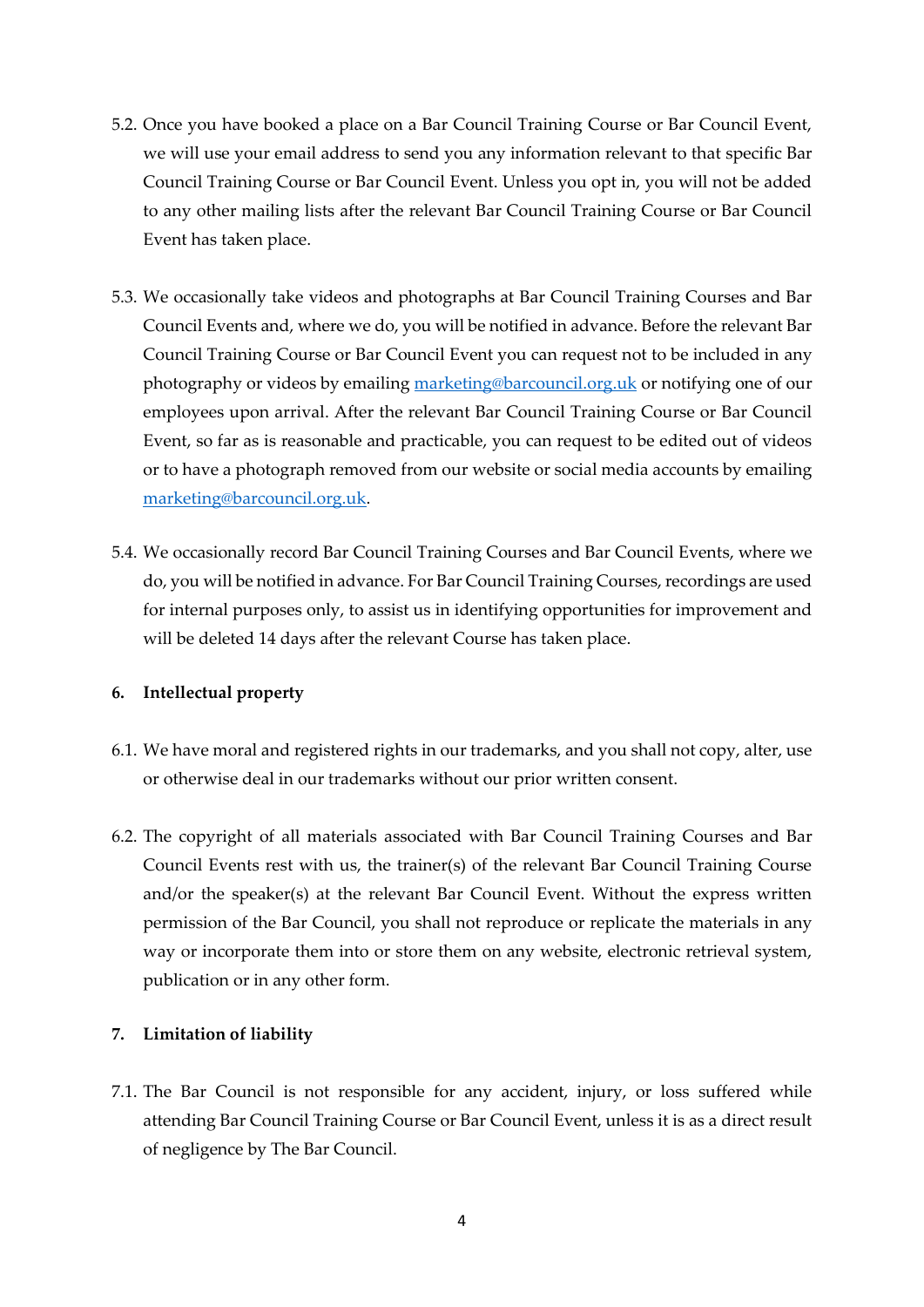- 7.2. The Bar Council is not responsible for allergens contained in food and drink provided at any Bar Council Training Course or Bar Council Event. If you are allergic, intolerant or sensitive to certain allergens or have any specific dietary requirements, please notify us by sending an email to the Bar Council's Training and Events Team at [trainingandevents@barcouncil.org.uk](mailto:trainingandevents@barcouncil.org.uk) at least 14 days in advance of the relevant Bar Council Training Course or Bar Council Event, and we will use our best endeavours to accommodate your needs.
- 7.3. The Bar Council is not responsible for the conduct or activities of any Delegate or Sponsor and we are not therefore liable for such under any circumstances.
- 7.4. In no circumstances will we be liable for any direct, indirect, incidental or consequential damages, loss or corruption of data, loss of profits, goodwill, bargain or opportunity, loss of anticipated savings or any other similar or analogous loss resulting from your attendance at a Bar Council Training Course or Bar Council Event, whether based on warranty, contract, tort, negligence, in equity or any other legal theory, and whether or not we knew or should have known of the possibility of such damage to business interruption of any type, whether in tort, contract or otherwise.

#### **8. Complaints**

- 8.1. If you wish to make a complaint, please notify one of our employees immediately and a member of our Training and Events Team will use all best endeavours to find you a prompt and satisfactory solution.
- 8.2. Should you not be satisfied with the outcome of your complaint, please put this in writing to [trainingandevents@barcouncil.org.uk](mailto:trainingandevents@barcouncil.org.uk)

#### **9. General**

9.1. For the purposes of these Terms & Conditions, "Force Majeure" means any cause beyond our control including, without limitation, act of God, war, insurrection, riot, civil disturbance, acts of terrorism, fire, explosion, flood, theft of essential equipment, malicious damage, strike, lock out, weather, third party injunction, national defence requirements, actions taken by the police, acts or regulations of national or local governments, or the inability for us to hold the Bar Council Training Course or the Bar Council Events as a result of any epidemic/pandemic. We will not be liable to you for